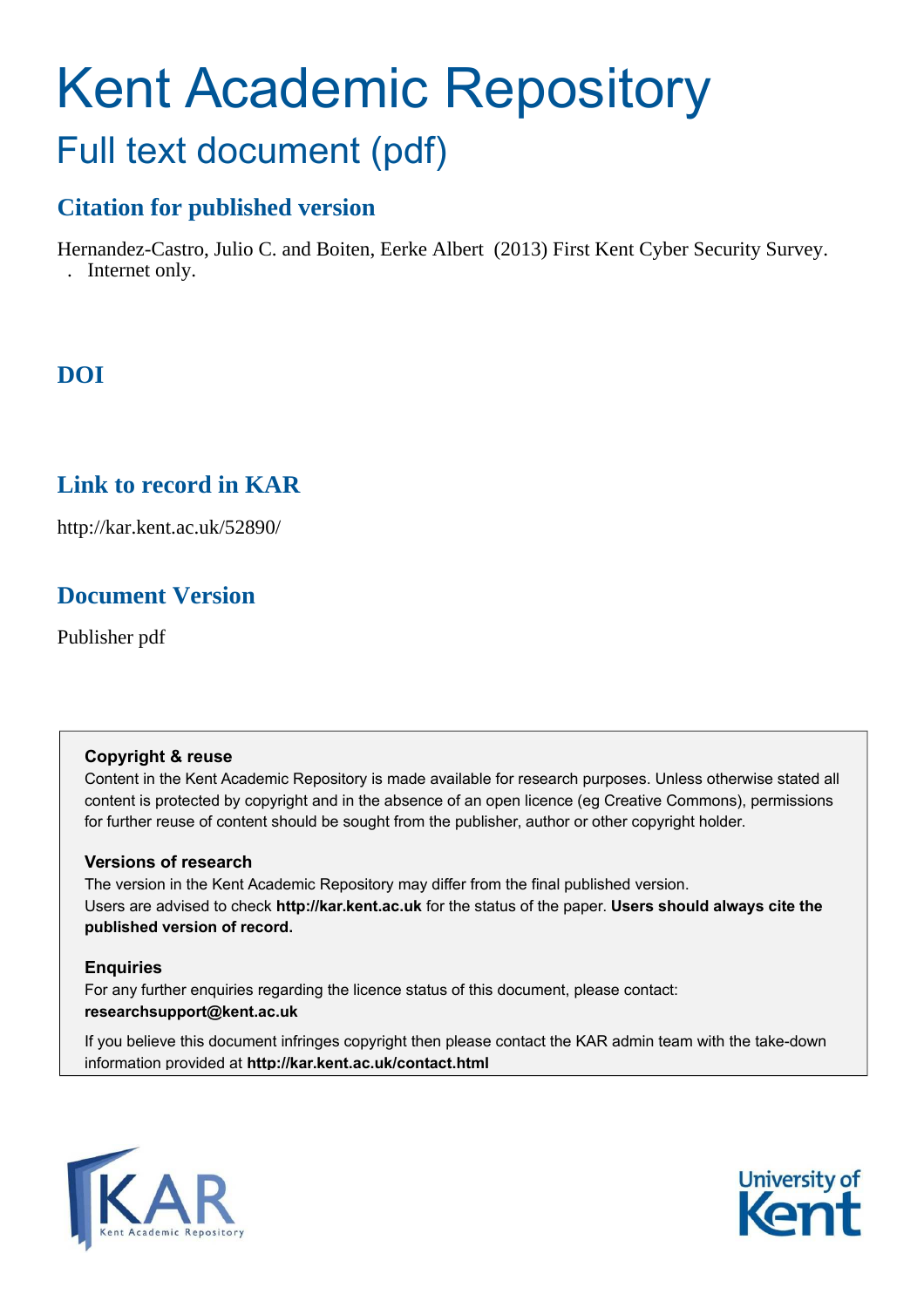#### University of Kent Survey on Cyber Security

In this first instalment of the Survey on Cyber Security organised by the University of Kent's Centre for Cyber Security (www.cybersec.kent.ac.uk), we asked the British people some general questions about their online experience, and obtained quite interesting results.

Initially, we wanted to test if the somehow surprising findings [1] of Google security researcher Elie Bursztein on the USA population were applicable to the UK. Our results, obtained using Google Customer Surveys, show that they are, indeed. When asked the question "Has anyone ever broken into any of your online accounts including email, social network, banking, and online gaming ones?" a surprising 18.3% (or approximately 1 in 5, virtually identical to the 18.4% found by Bursztein) answered positively. Even more worrying is possibly the fact that 6% of those surveyed said this had happened more than once (for 6.4% for USA-Bursztein). The results of this survey can be seen below in Figure 1.



Figure 1. Answers in the UK to the question *Has anyone ever broken into any of your online accounts including email, social network, banking, and online gaming ones?*

Further insights can be obtained from this data classified by age. Figure 2 below demonstrates that those aged in the range 55-64 answered "No" to this question rather more often than the rest- this result was consistent across areas and particularly acute in England (with 91.3% compared to an average of 70.4% – classification by region not included in figure). Of course, this can be interpreted in various ways: either they are more cautious online, or spend less time, have fewer activities and accounts, or perhaps keep an overall better security.



Figure 2. 'No' answers in the UK to the question *Has anyone ever broken into any of your online accounts including email, social network, banking, and online gaming ones?* classified by age